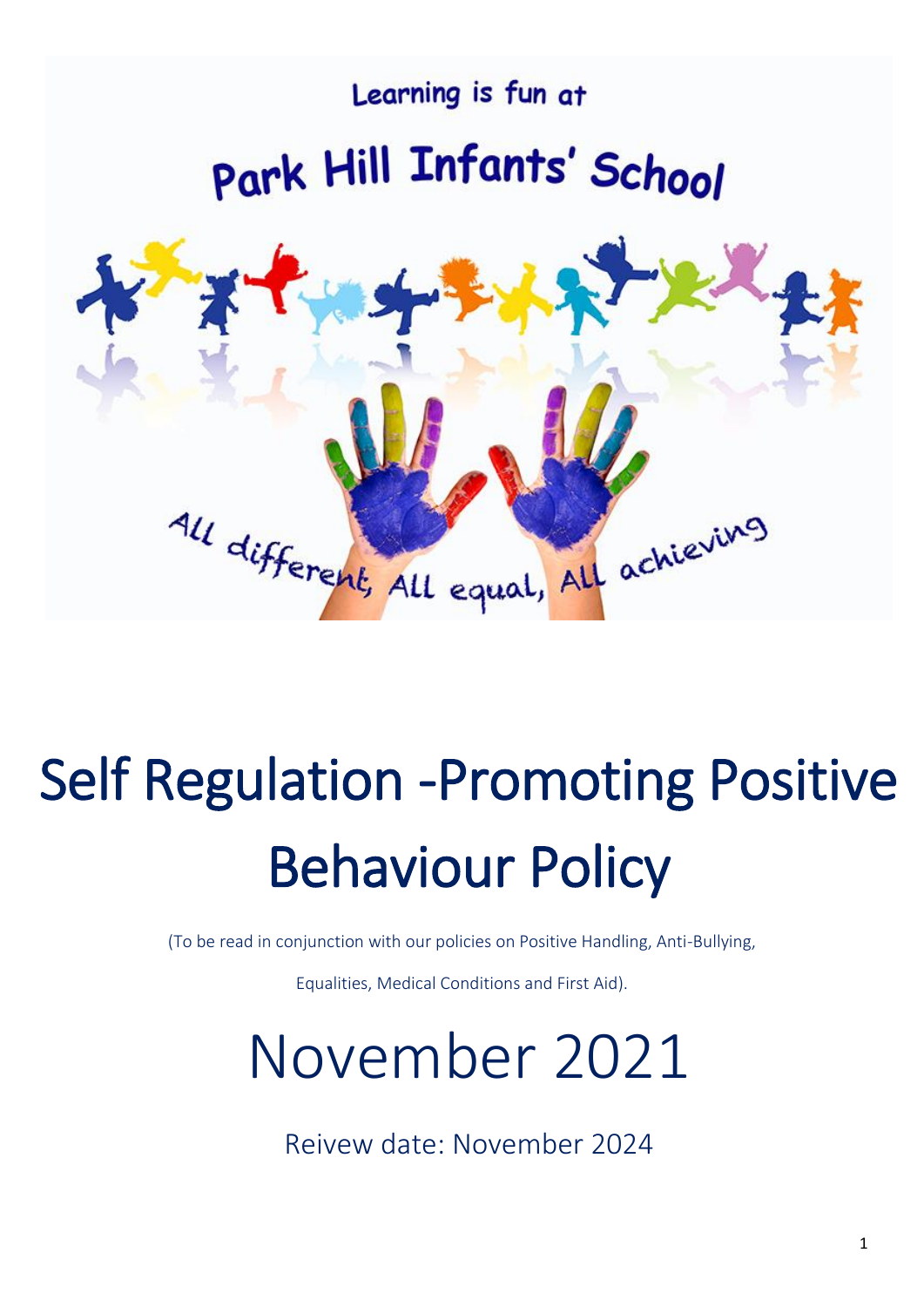# Version Control

| Version      | Date           | Notes                                                                                                                                                      | Updated by                        |
|--------------|----------------|------------------------------------------------------------------------------------------------------------------------------------------------------------|-----------------------------------|
| $\mathbf{1}$ | January 2018   |                                                                                                                                                            |                                   |
| 1.1          | May 2020       | Name changed from<br>'Behaviour and Discipline<br>Policy' to 'Promoting<br>Positive Behaviour Policy'<br>Policy reviewed<br>Approved at 6 July 2020<br>FGB | Jane Charman and Natasha<br>Parry |
| 1.2          | May 2021       | Name of policy changed<br>Self regulation and Co-<br>regulation section added<br>Amendments / adaptations<br>made in consequences<br>section               | Leigh McGuinness                  |
| 1.3          | September 2021 | Amendments / adaptations<br>made in consequences<br>section                                                                                                | Laura Newell                      |
| 1.4          | October 2021   | Amendment - 'fixed-term<br>exclusions' phrase changed<br>to 'suspensions'<br>Update of DfE Guidance<br>documents and updates                               | Stephanie Croucher                |
| 1.5          | November 2021  | Reviewed at FGB 15.11.21                                                                                                                                   | FGB                               |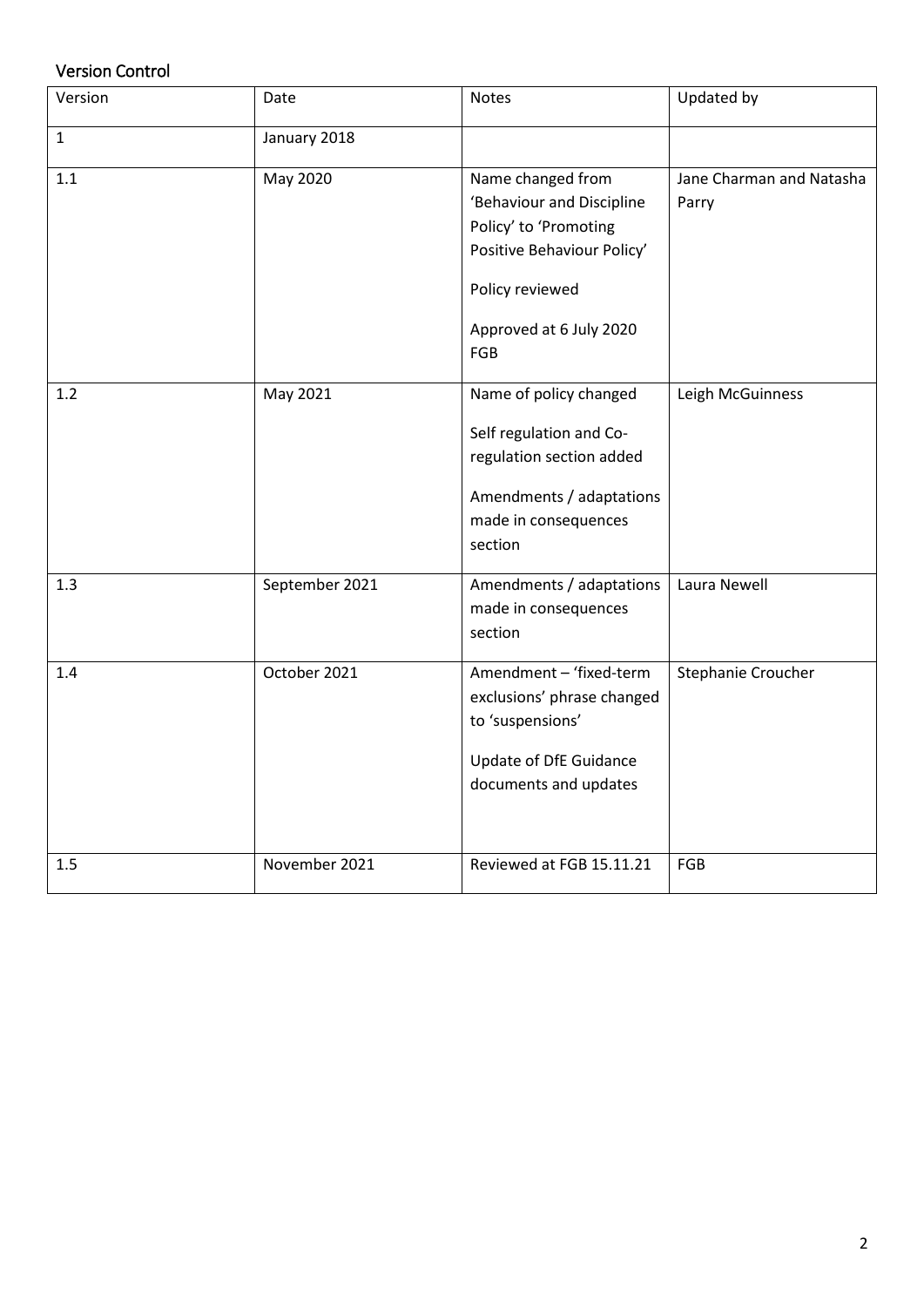#### Introduction

This policy addresses both the promotion of self regulation and positive behaviour, in accordance with our school's general aims and ethos, and also our policy on rewards and consequences with regard to pupils' behaviour. It also contains our policy on suspensions and permanent exclusions.

We regard it to be a highly important aspect of children's education and development that they learn to behave respectfully towards others and towards the community in which they live. Positive behaviour underpins effective learning. The ability to self- regulate emotions supports positive behaviour, supporting children to develop personal and social skills in order to live fulfilling and rewarding lives as adults.

Behaviour which, in any way, disrupts learning, is unacceptable in our school, and, through the constant promotion of positive behaviour, linked to our School Values, (Honesty, Kindness, Courage, Respect, Positivity), we seek to minimise, if not eliminate any such behaviour. Alongside this policy, we are an inclusive school and endeavour to meet the needs of all children, including those with social, emotional and mental health difficulties.

#### Aims and objectives

It is a primary aim of our school that every member of the school community feels valued and respected, and that each person is treated fairly and well. We are a caring community, built on a climate of mutual trust and respect for all. The school's behaviour policy is therefore intended to support all members of our school community in living and working together in a mutually beneficial way. It aims to promote an environment in which everyone feels happy, safe, secure and respected.

The school promotes good relationships, so that people can work together with the common purpose of helping everyone to learn and thrive.

The school expects every member of the school community to behave in a considerate and respectful way towards others.

We aim to treat all children fairly and to apply this behaviour policy consistently.

This policy aims to help children grow in a safe and secure environment, and to become positive, responsible and increasingly independent members of the school and the wider community.

The school aims to value and reward good behaviour which promotes effective learning, as this will develop an ethos of kindness and co-operation. This policy is designed to promote good learning behaviour, rather than merely deter anti-social behaviour.

The school recognises that unacceptable behaviour is often a child's way of communicating that something is wrong. They are finding something difficult, rather than being manipulative or controlling. Therefore understanding children's cognitive development is key to supporting children's emotional development. We support children to self-regulate their emotions, by co-regulating through de-escalation, connection, empathy, clear routines, boundaries and mindfulness.

#### Self-Regulation and Co-Regulation

Self-regulation is the process that a child's brain goes through in order to give them the ability to control their behaviours and emotions in response to a particular situation. Young children need support to develop self-regulation skills, therefore staff in school support children through a variety of different techniques – this is known as co-regulation.

Connection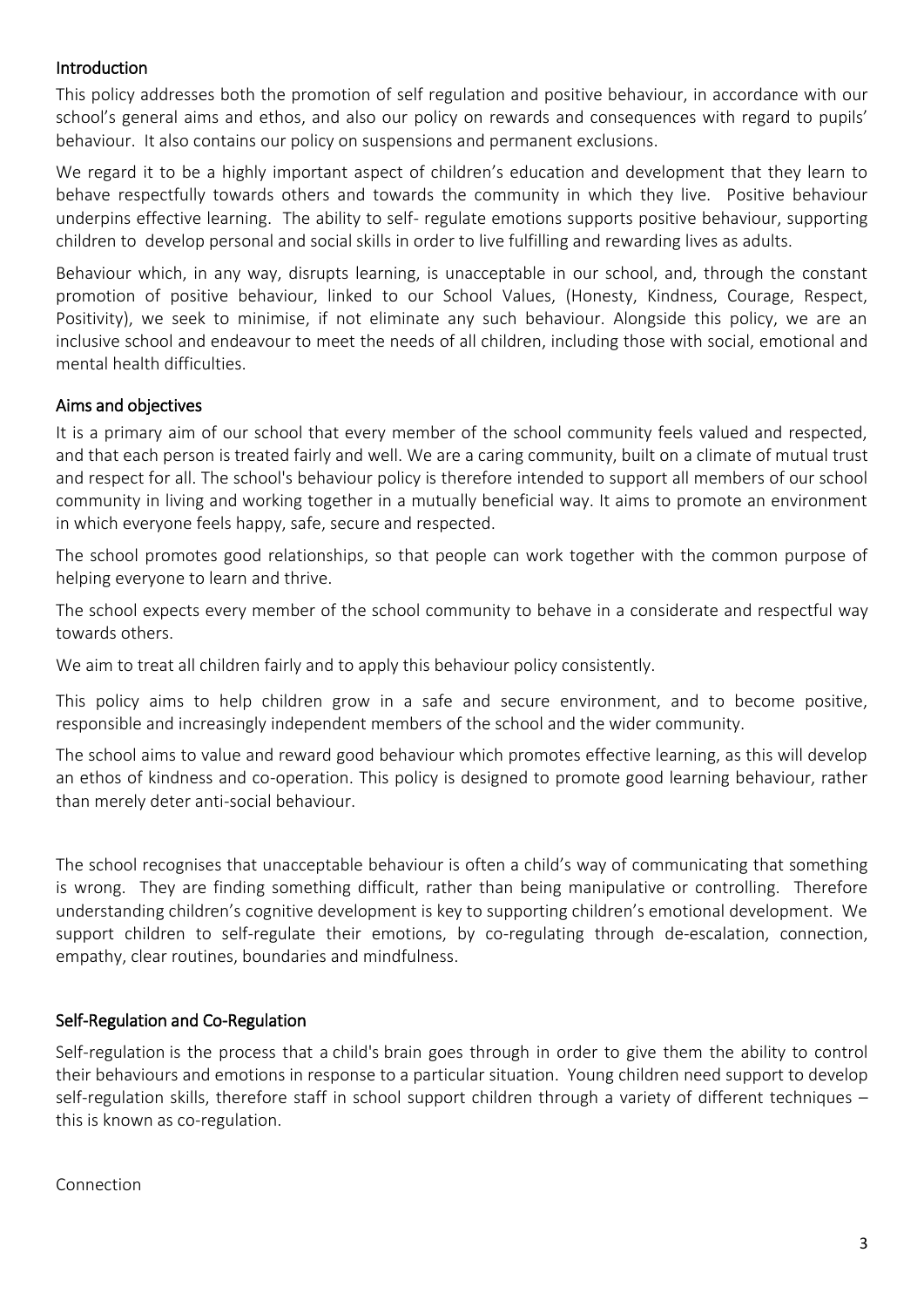Staff make connections with children, developing trust and respect. Staff gain the trust of children through being fair and consistent. Trust supports children's self esteem and self regulation.

# Empathy

Staff aim to empathise with children (even if they do not agree with their actions) and support children to develop empathy for others through;

- Recognising and naming their feelings ( 'I know that you are angry, it's ok to be angry').
- Supporting children to expressing their feelings appropriately. ( It's ok to be angry, but it is not ok to be unkind to your friend.)
- Supporting children to recognise other people's needs and emotions ( 'When you did x you made your friend feel sad')

# Clear Routines

Staff set clear routines to help children to feel safe and secure. Staff support children to understand expectations and classroom routines. Classroom rules are decided with the children. Visual timetables are used as a reminder of what is planned for the day. Some children may need extra support to follow routines, for example, adult support to understanding or talk through what will happen next or theough the use of visual prompts.

# Boundaries

Children are made aware of expectations through the classroom rules, the schools super skills for learning and the school values. Children are encouraged to take ownership of their actions and to make 'good choices' in relation to their behaviour. Positive behaviour is praised. Children are reminded that all emotions are acceptable, but that not all behaviours are acceptable.

# **Mindfulness**

Staff use mindfulness as a technique to help children stay calm. The school promotes mindfulness through;

- Naming children's feelings and empathising.
- Talking with children about where they feel emotion in their bodies ( their tummy, their head etc)
- Talking about children's different emotions when they are frustrated, excited, happy, sad, or angry.
- Mindful deep breathing techniques
- Time out to be alone / think ( use of thinking areas)
- Creative activities such as clay and painting
- 1:1 with our Nurture Support Mentor / School Cousellor

# **Celebration**

We praise and celebrate children's positive behaviour in a variety of ways:

• Teachers congratulate children and give them verbal praise and encouragement.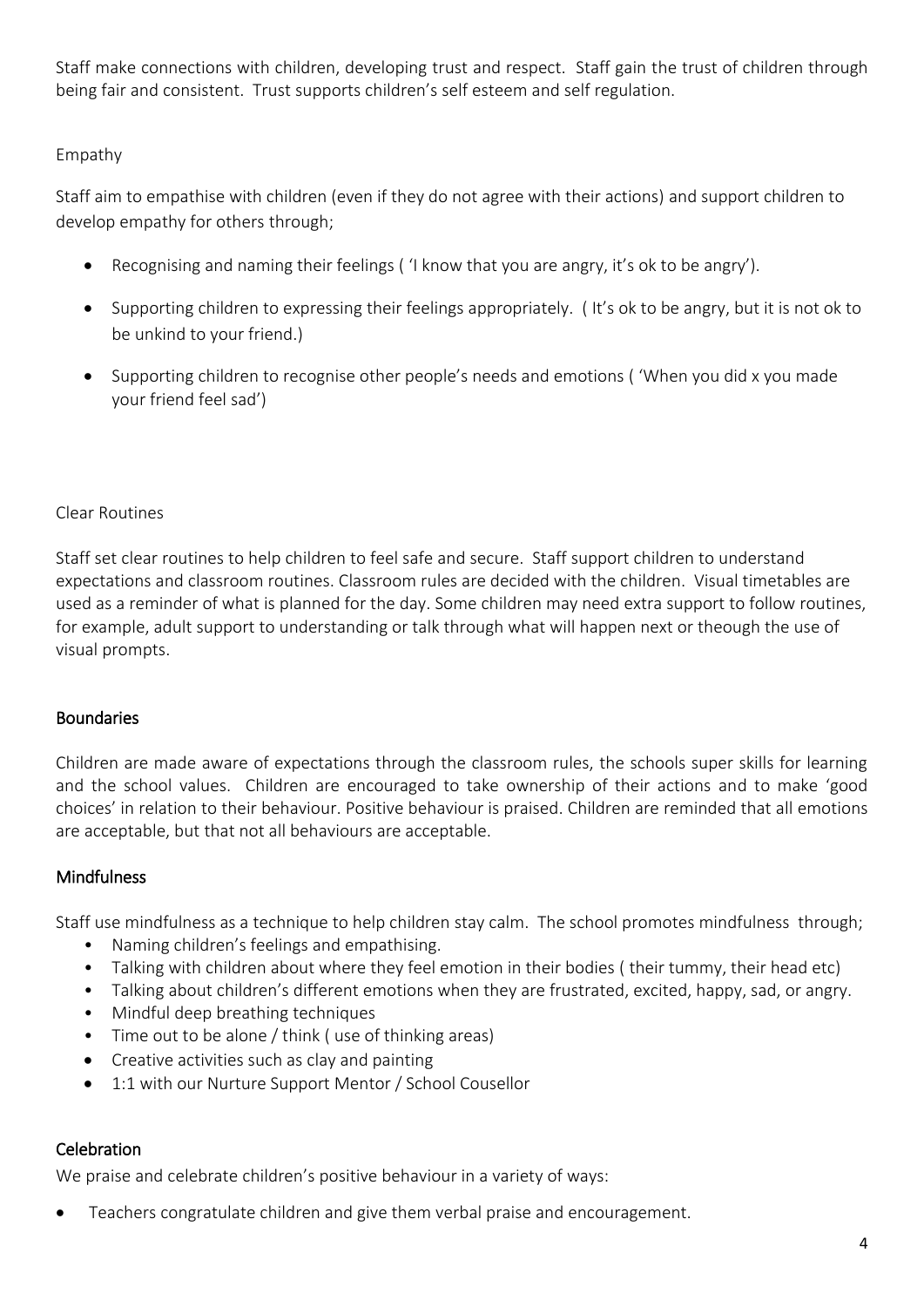- Our values, (Respect, Honesty, Courage, Kindness, Positivity) and Superskills for Learning are promoted and celebrated throughout the school. These are life long skills set for effective learning. They encourage children to be: reflective, confident, creative, resourceful and curious. They teach pupils to make connections, take risks, collaborate, communicate and persevere. These learning skills are rewarded in our weekly 'Stars of the Week' assemblies and also in our half-termly 'Headteacher Award' Assemblies.
- Pupil achievement is valued, encouraged and displayed, as much as possible, around the school.
- Children are given the opportunity to show their learning to other pupils/teachers in the school, including the Headteacher and members of the Headship Team.
- Teachers congratulate and praise children for considerate, positive behaviour, which promotes effective learning.
- We distribute certificates to children, for consistently good attendance, (95% and above), at the end of each term.
- Certificates are awarded for consistently good learning / learning behaviour, or to acknowledge effort or acts of kindness in school, linked to our values. These are distributed at weekly 'stars of the week' assemblies. We also hold a special 'Headteacher's Award' assembly, where children are rewarded for applying the 'Superskills for Learning' or demonstrating the School Values. Parents are invited to attend these special 'Headteacher Award' assemblies.
- All classes have opportunities to share examples with one another, not only of their best learning, but of considerate and respectful behaviour towards others, through assemblies, circle times and in daily learning sessions.

# Time to Think and Reflect

- The school uses a number of consequences to support the School Values, and to ensure a safe and positive learning environment. We employ each consequence appropriately to each individual situation. There is a hierarchical level of consequence as to which adult deals with the situation, starting with the class teacher and finishing with the Headteacher. The aim is always to support the child and to diffuse a situation wherever possible.
- We expect children to be attentive in lessons. If they are consistently inattentive, teachers may ask them to move nearer to themselves or the teaching assistant, or to move to the 'Thinking Area' in the classroom. In this area, children have the opportunity to calm down and recognise the inappropriateness of their previous behaviour and make a decision as to when they are ready to return to the class session. This may also be child-initiated, should they feel that they need some time for reflection on their own behaviour. There are "Thinking Areas" in every classroom and throughout learning environments (both indoor and outdoor) around the school.
- We expect children to try their best in all activities. If they do not do so, we may ask them to repeat a task or activity.
- If a child is disruptive in class, the teacher will speak to them. If a child continues to disrupt learning, we may give the child some 'time out' from the rest of the class, supporting them through co-regulation until they calm down and are able to comply with the teacher's expectations.
- The safety of the children is paramount in all situations. If a child's behaviour endangers the safety of others, the class teacher stops the activity and prevents the child from taking part. The behaviour is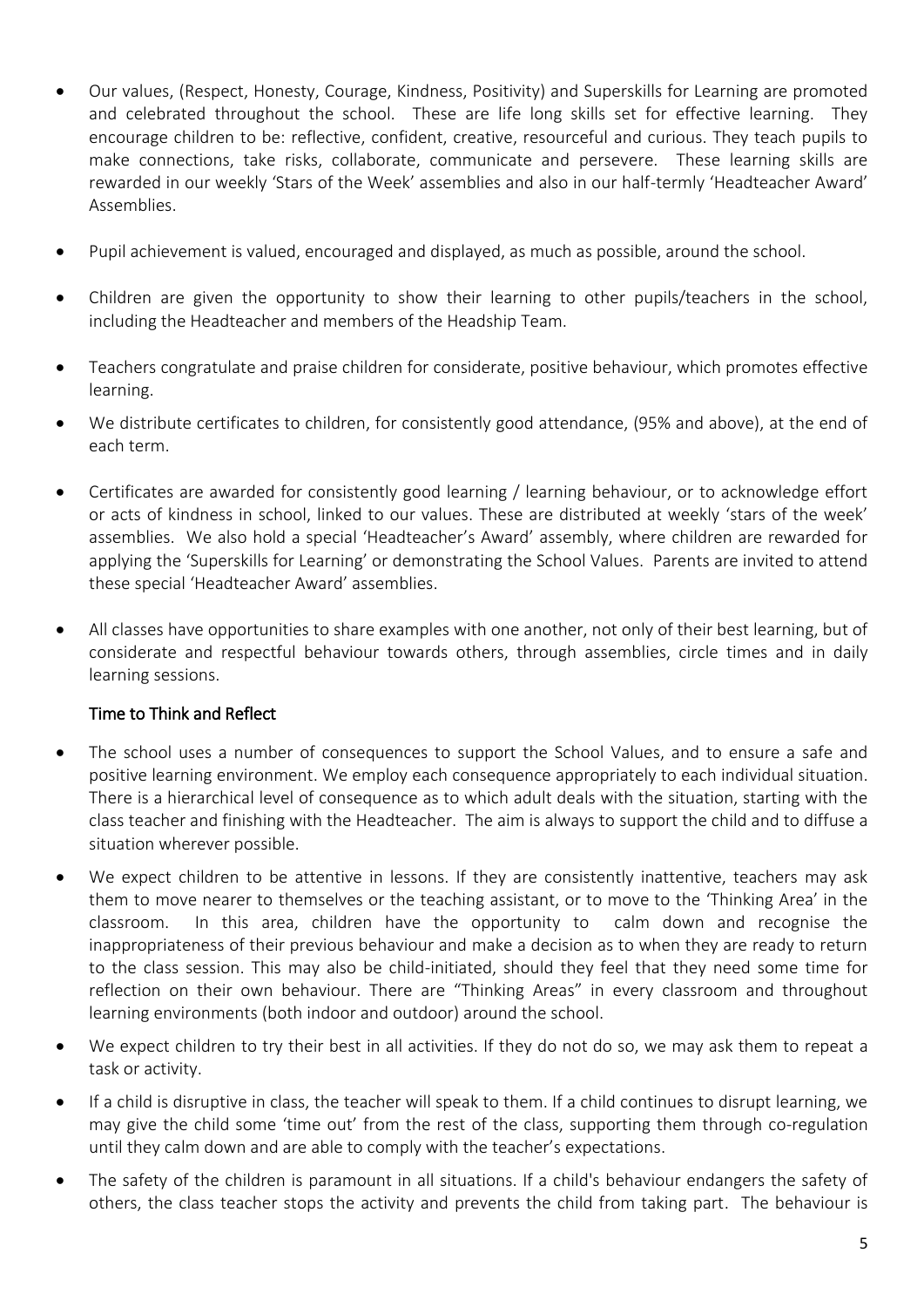addressed, staff will find out why the child behaved in an unsafe way and support them to understand how to keep themselves and others safe.

- If a child behaves inappropriately towards another child, the incident is recorded and the child may engage in a 'time out' / 'thinking time'. Staff seek to support both children, comforting the child when necessary and supporting the child who acted inappropriately to understand what happened and how they could have behaved / reacted. If a child repeatedly has difficulties self-regulating and acts in a way that disrupts learning, the school will contact the child's parents/carers and seek an appointment in order to discuss the situation, with a view to working together and consistently to improve the behaviour of the child.
- The class teacher discusses the School Values with their class, which are agreed by the children and displayed on the wall of the classroom. In this way, every child in the school knows the standard of behaviour that we expect in our school. If there are incidents of anti-social behaviour, the class teacher addresses these with the whole class through 'circle time'.
- The school does not tolerate bullying of any kind. Bullying is when a person or a group repeatedly and intentionally use their power to systematically intimidate, hurt, oppress or damage someone else or their property. If we discover that an act of bullying or intimidation has taken place, we act immediately to stop any further occurrences of such behaviour, (see anti-bullying policy). Whilst we acknowledge that instances of bullying do sometimes ocur, we do everything in our power to ensure that all children attend school free from fear of any kind from others. Bullying in any form is not tolerated at our school.
- Teachers will only intervene physically to prevent injury to a child, or if a child is in danger of hurting him/herself, through the use of positive handling techniques. These actions are in line with government guidelines and are recorded and reported to the Headship Team and parents. De-escalation is always used first.

#### The role of the class teacher

It is the responsibility of class teachers to ensure that the school values are reinforced in their classes, and that their class behave in a responsible manner during learning sessions.

The class teachers in our school have extremely high expectations of the children with regard to behaviour, and they strive to ensure that all children achieve to the best of their ability. The teachers treat all children in their classes with respect and understanding.

If a child repeatedly behaves inappropriately in class, the class teacher keeps a record of all such incidents. In the first instance, the class teacher deals with incidents him/herself in the normal manner ( as above). However, if the inappropriate behaviour continues, the class teacher seeks help and advice from the other members of the staff in a hierarchical order. (Class teacher > Year Group leader > Assistant Headteacher > Deputy Headteacher > Headteacher). Each individual child's circumstance is considered when dealing with a situation to ensure that the child is able to understand the consequences and make amends.

Where external support agencies are involved in meeting the needs of a particular child, the class teacher liaises and works co-operatively with those agencies, as necessary, to support and guide the progress of the child. The class teacher may, for example, in consultation with the school's Inclusion Leader discuss the needs of a child with an educational psychologist or with professionals from other external agencies that could offer advice.

The class teacher or member of the Headship Team will also contact a parent if there are serious concerns about the behaviour of a child.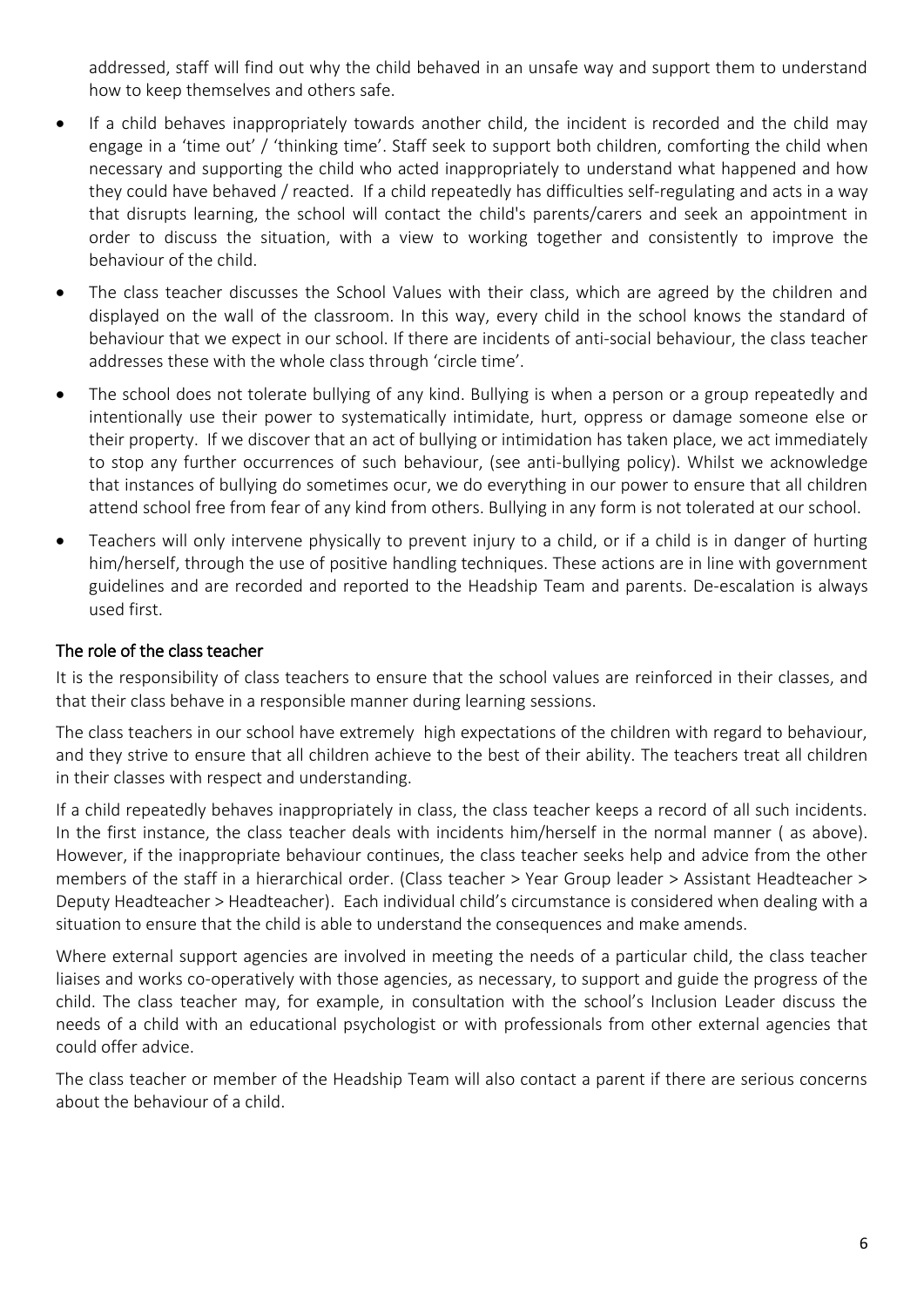#### The role of the Headteacher

It is the responsibility of the Headteacher, under the School Standards and Framework Act 1998, to implement this policy consistently throughout the school, and to report to governors, when requested, on the effectiveness of the policy. It is also the responsibility of the Headteacher to ensure the health, safety and welfare of all children in the school.

The Headteacher supports the staff by implementing the policy, by setting the standards of behaviour, supporting children to self-regulated, and by supporting staff in their implementation of the policy.

The Headship Team keep records of all incidents of misbehaviour that have been addressed by them.

The Headteacher has the responsibility for giving suspensions to individual children for serious acts of misbehaviour. For repeated or very serious acts of anti-social behaviour, the Headteacher may permanently exclude a child. These actions are taken only after the school governors have been notified.

#### The role of parents and carers

The school collaborates actively with parents and carers, so that children receive consistent messages about how to behave at home and at school.

We explain the school's Code of Conduct in the school prospectus, and we expect parents and carers to understand and support this.

We work to build a supportive dialogue between the home and the school, and we inform parents and carers immediately if we have concerns about their child's welfare or behaviour.

If the school has to use reasonable consequences to address a child's behaviour, we expect parents and carers to support the actions of the school. If parents and carers have any concerns about the way that their child has been treated, they should initially contact the class teacher. If their concerns remain, they should contact a member of the Headship Team to discuss the issues involved. If there is still no resolution, the Headteacher will become involved at this stage. Usually by this stage, issues are resolved to everyones satisfaction, however, if concerns remain then parents or carers have the option to contact the Chair of the Governing Body, in accordance with the school's Complaints Policy.

#### The role of governors

The governing body has the responsibility for agreeing as policy these general guidelines on standards of discipline and behaviour, and of reviewing their effectiveness. The governors support the Headteacher in adhering to these guidelines.

The Headteacher has the day-to-day authority to implement the school's policy on behaviour and discipline, but governors may give advice to the Headteacher about particular disciplinary issues. The Headteacher must take this into account when making decisions about matters of behaviour.

#### Pastoral Support Programmes (PSP's) and Behaviour Support Plans (BSP's)

Pastoral support programmes are put in place when it is necessary to provide a child with an alternative programme of support. It may be agreed as part of this programme to reduce the hours a child spends at school on a daily basis, in order to ensure successful transition into the school environment enabling effective access to the school curriculum. The intention is that the PSP is an inclusive measure in order to help to prevent suspension.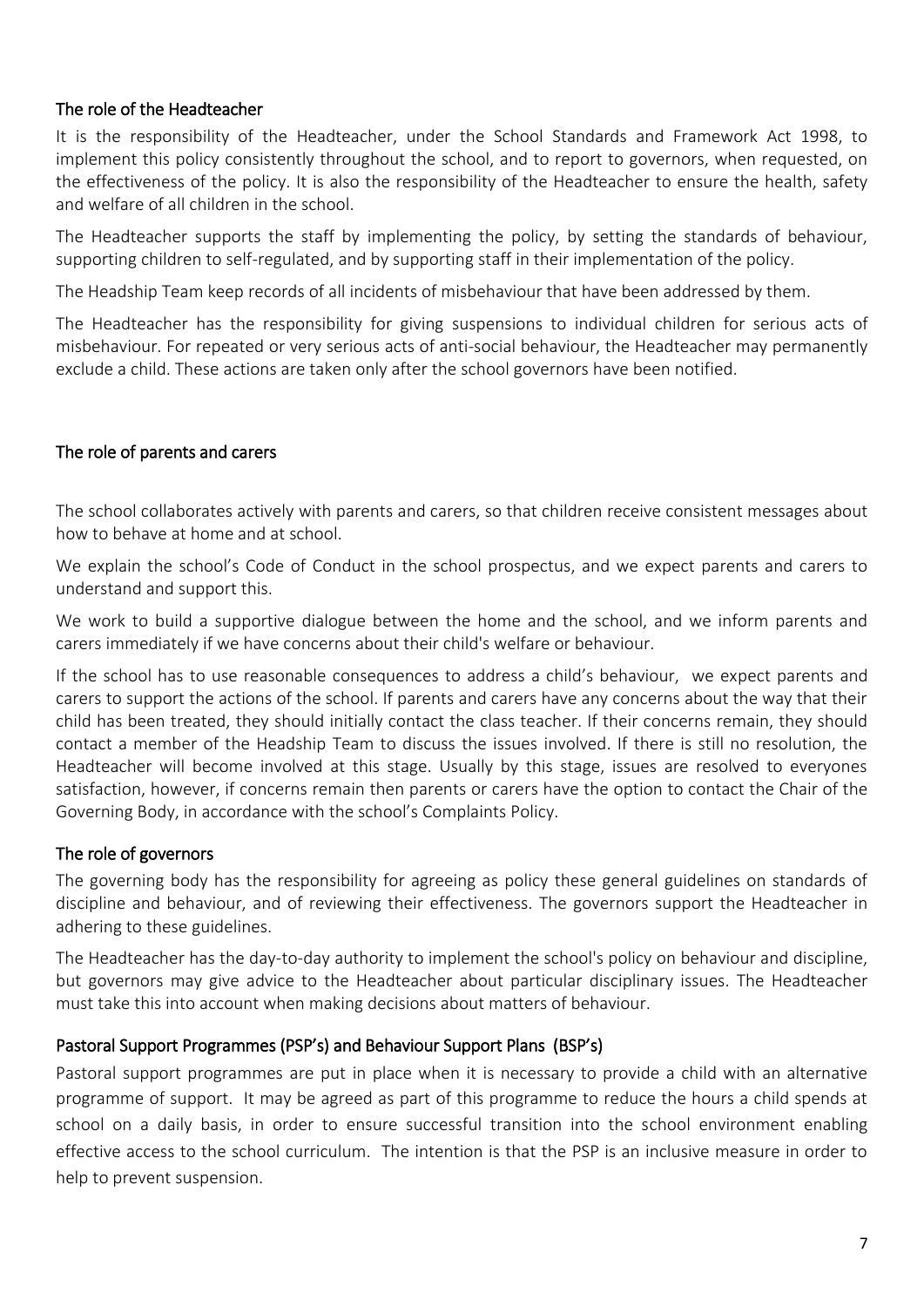Behavioural Support Plans are put in place for specific children who may have social, emotional or mental health needs that may require additional provision and/or support.

#### Suspensions

We are an inclusive school and do not wish to suspend any child, even when they exhibit serious behavioural difficulties. We will take every reasonable step to ensure that suspensions are avoided. However, in extreme cases, it may be necessary to suspend a child.

The school follows the national Permanent Exclusions and Suspensions in England, published by the Department for Education in July 2021 and updated in September 2021 and has written this policy in line with the DfE guidance 'Behaviour and Discipline in Schools: guidance for headteachers and staff' (2013).

Only the Headteacher (or Deputy Headteacher acting on behalf of the Headteacher), has the power to suspend a child from school. The Headteacher may suspend a child for one or more fixed-term periods in any one school year. In extreme and exceptional circumstances, the Headteacher may exclude a child permanently. It is also possible for the Headteacher to convert a suspension for a set period of time into a permanent exclusion, if the circumstances warrant this.

If the Headteacher suspends a child, she informs the parents or carers immediately, giving reasons for the suspension. At the same time, the Headteacher makes it clear to the parents or carers that they can, if they wish, appeal against the decision to the governing body. The school informs the parents or carers how to make any such appeal.

The Headteacher informs the LA and the governing body about any permanent exclusion, and about any suspensions beyond five days in any one term. (The Headteacher will also inform the Chair of Governors about all suspensions and exclusions).

The governing body itself cannot either exclude a child or extend the suspension period made by the Headteacher.

The governing body has a discipline committee which is made up of between three and five members. This committee considers any suspension/ exclusion appeals on behalf of the governors.

When a 'review panel' meets to consider a suspension, they consider the circumstances under which the child was suspended, consider any representation by parents/carers and the LA, and consider whether the child should be reinstated.

The governor 'review panel' review decisions, but do not have the power to force a school to reinstate an suspended pupil.

# Monitoring and review

The Headteacher monitors the effectiveness of this policy on a regular basis. She also reports to the governing body on the effectiveness of the policy and, if necessary, makes recommendations for further improvements.

The school keeps a behaviour log. Class teachers make records of any recurring classroom incidents regarding specific children. Serious incidents which have resulted in the involvement of the Headship Team are recorded. We also keep a record of any significant behavioural incidents that occur at break or lunchtimes.

The Headteacher keeps a record of any child who is suspended for a set period of time, or who is permanently excluded.

It is the responsibility of the governing body to monitor the occurrence of both suspensions for a set period of time or permanent exclusions, and to ensure that the school policy is administered fairly and consistently. The governing body will pay particular attention to matters of equality and discrimination; it will seek to ensure that the school abides by the non-statutory guidance *The Duty to Promote Race Equality: A Guide For*